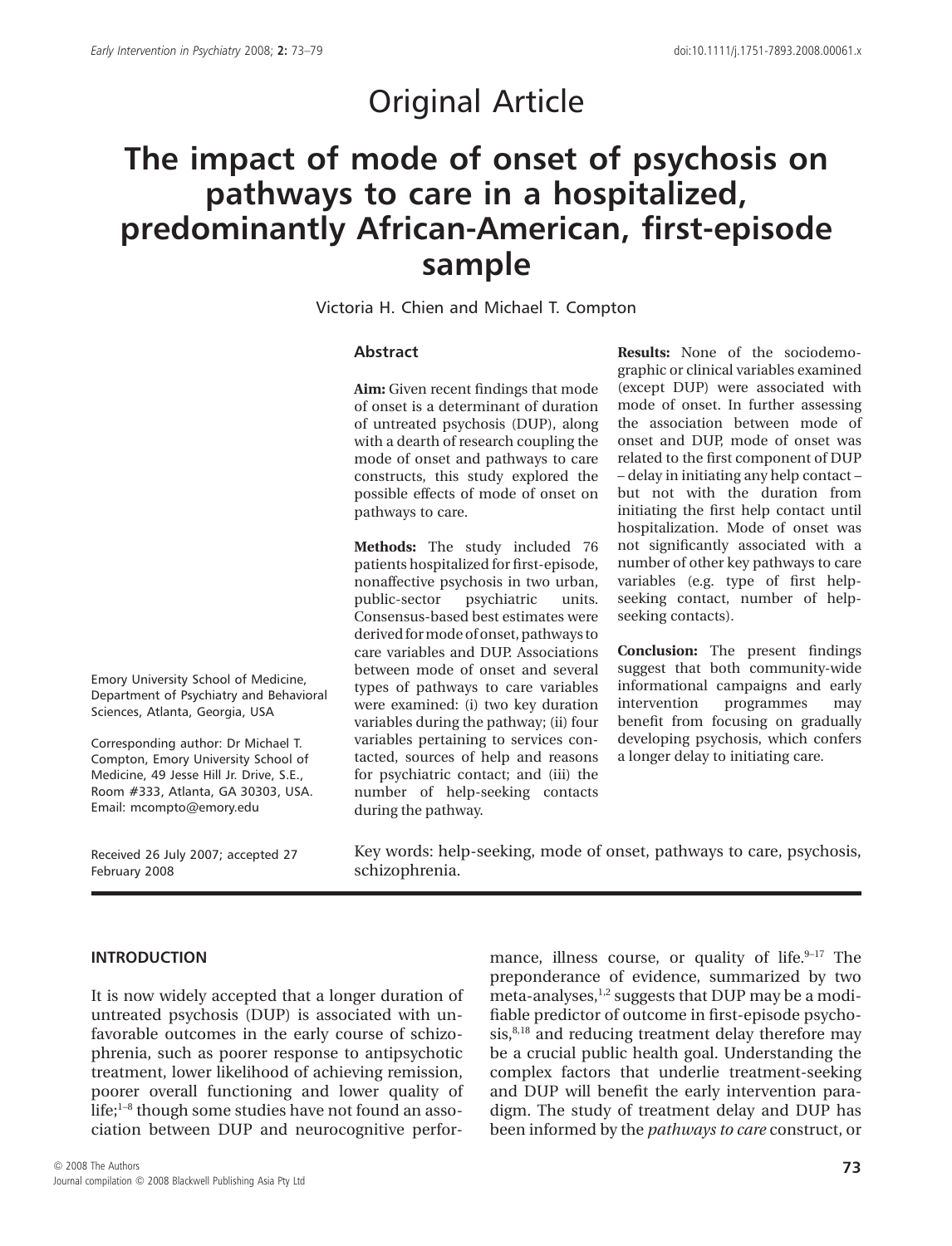the various help-seeking contacts made between the onset of illness and engagement in treatment.19,20 Previous studies indicate that routes to procuring professional help are markedly varied in first-episode patients, $19$  which may due to influences of race/ethnicity and other sociodemographic variables, as well as heterogeneous aspects of the early course of the disorder, such as mode of onset of psychosis.

Although definitions of the *mode of onset* concept in the literature have varied, in this paper we define it as the rapidity with which psychotic symptoms emerge. As such, it is different from DUP in that the start of DUP (beginning-point of frank psychosis) marks the end of mode of onset of psychosis, or how quickly the frank psychosis had emerged. Mode of onset may be, but is not necessarily, related to the duration of the prodrome. That is, if the particular prodrome is characterized by attenuated psychotic symptoms (e.g. ideas of reference, suspiciousness, perceptual abnormalities, brief and intermittent hallucinations), then the duration of prodrome and mode of onset of psychosis are conflated constructs. However, when the prodrome involves nonpsychotic symptomatology (e.g. sleep disturbance, irritability, dysphoria, social withdrawal), then the duration of prodrome does not necessarily equate with mode of onset of psychosis. Mode of onset appears to be associated with outcomes of psychosis – an acute mode of onset is thought to be associated with a better prognosis compared with an insidious mode of onset.21–24

Although pathways to care in first-episode, nonaffective psychosis are increasingly studied as critical, modifiable early course features, the way in which variability in mode of onset impacts upon pathways to care has yet to be addressed. Research on pathways to mental health care among specific racial and ethnic minorities, such as African-Americans, remains extremely limited.<sup>25</sup> Given recent findings that mode of onset is a determinant of DUP,<sup>26,27</sup> along with a complete dearth of research coupling the mode of onset and pathways to care constructs, this study used an exploratory, descriptive, hypothesis-generating design to examine the possible effects of mode of onset of psychosis on several pathways to care variables in a predominantly African-American sample.

# **METHODS**

# **Setting and sample**

The study included 76 patients hospitalized for a first episode of non-affective psychosis in two urban, public-sector psychiatric units. Exclusion criteria included: (i)  $age < 18$  or  $> 40$  years; (ii) inability to speak English; (iii) known mental retardation; (iv) Mini-Mental State Examination<sup>28,29</sup> score of <23; (v) the presence of a medical condition that could compromise ability to participate; (vi) inability to give informed consent; and (vii) prior outpatient anti-psychotic treatment lasting >3 months or any prior hospitalization(s) for psychosis more than 3 months before the index admission.

# **Materials**

The Structured Clinical Interview for DSM-IV Axis I Disorders<sup>30</sup> was used to confirm schizophreniaspectrum diagnoses and evaluate substance use disorder diagnoses. In addition to a comprehensive semistructured interview, researchers consulted other sources of information including patients' hospital charts and data from family members.<sup>31</sup> The Positive and Negative Syndrome Scale  $(PANSS)<sup>32</sup>$  was utilized to measure positive, negative and general psychopathology symptoms. The PANSS is a widely used measure of symptoms of schizophrenia, and several studies have documented its acceptable psychometric properties.32–34

The Symptom Onset in Schizophrenia inventory<sup>35</sup> was used to date onset of prodrome and onset of psychosis. The Symptom Onset in Schizophrenia contains detailed definitions of 15 prodromal symptoms and thresholds (ranging from  $1 = rare'$  to '4 = continuous') for establishing the onset of the prodrome. The dating of the onset of illness was operationalized as the first prodromal symptom that was contiguous (without clearly discernable intervals of wellness intervening) with the subsequent onset of psychosis.<sup>36</sup> The duration of untreated illness (DUI) was defined as the number of weeks from the onset of illness/prodromal symptoms until first hospital admission. The DUP was defined as the number of weeks from the onset of positive psychotic symptoms (operationalized as hallucinations or delusions meeting a threshold PANSS score of  $\geq$ 3) until first hospital admission. Systematic methods were used to resolve difficulties in obtaining exact dates for the onset of illness and prodrome, such as cross-referencing with milestones and memorable events.

Mode of onset of psychosis was operationalized using the definitions developed for theWorld Health Organization's International Pilot Study of Schizophrenia.37 *Acute* was defined as 'a florid psychotic state developing within days (up to a week).' Within this category, mild ('suggestive', non-psychotic) prodromal signs or symptoms may have been absent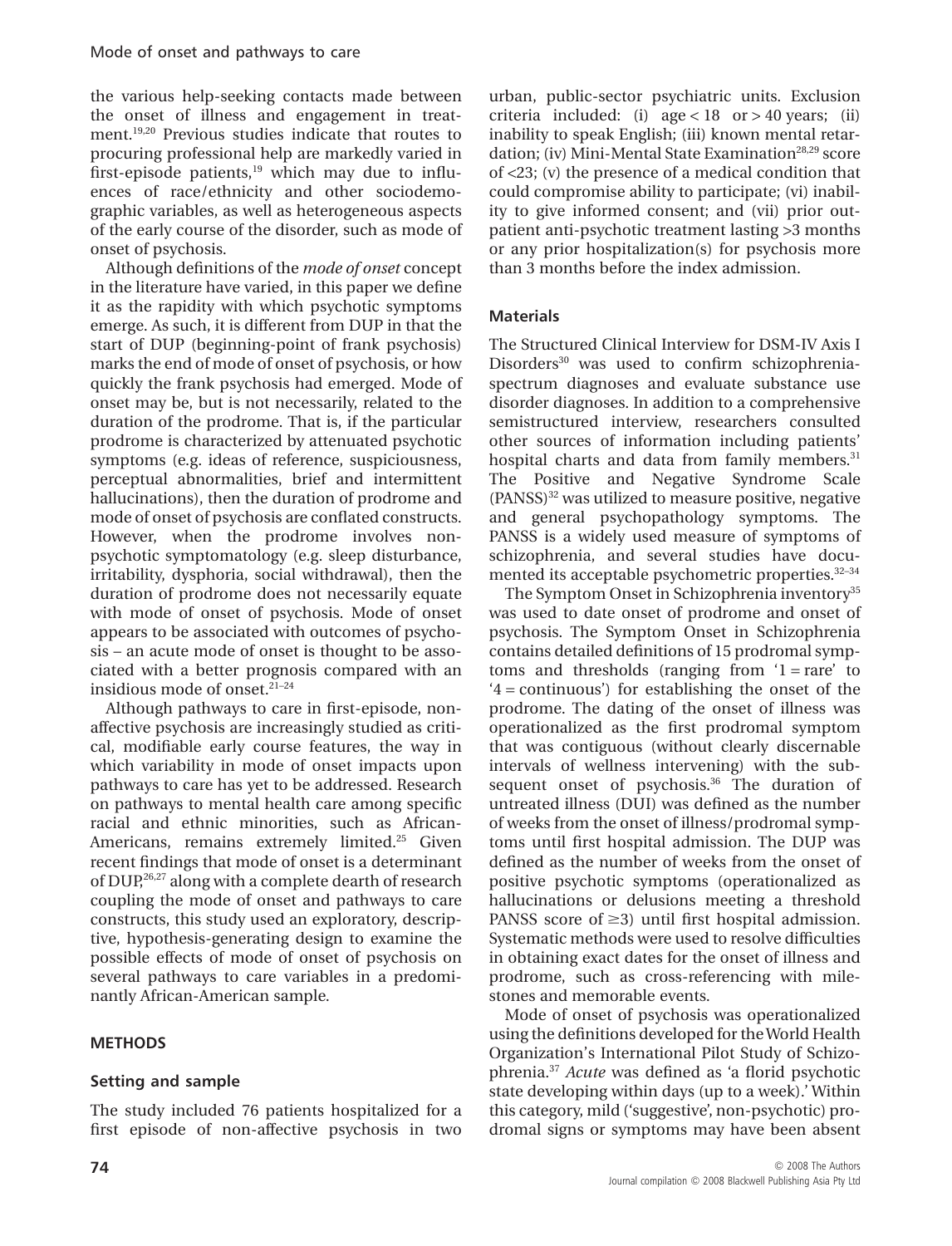(*sudden* onset) or present (*precipitous* onset). *Subacute* indicated 'symptoms appearing and developing into a clear-cut psychotic state over a period of up to one month.' *Gradual* was defined as 'slow, incremental development of psychotic symptoms over a period exceeding one month; prodromal signs or symptoms (if any) cannot be clearly distinguished from overt psychotic symptoms as regards their timing because of a gradual transition from one to the other.' *Insidious* indicated 'no clear demarcation between premorbid personality and mental illness.' For the purposes of the analyses, the latter two categories were combined into a *chronic* category. Patients for whom a mode of onset could not be confidently determined were not included in the analysis.

Pathways to care were assessed using semistructured interviews with patients and family members when available. Three types of pathways to care variables were examined: (i) two duration variables during the pathway; (ii) four variables pertaining to services contacted, sources of help and reasons for psychiatric contact; and (iii) the number of helpseeking contacts during the pathway.

#### **Procedures**

All interviews were conducted during the patient's hospitalization, once psychotic symptoms were adequately stabilized to allow for informed consent. For many of the patients, family members also provided collateral reports. Consensus-based best estimates were utilized for variables in which there may be discrepancies between clinician, patient and family reports (i.e. DUI, DUP, pathways to care and mode of onset). The study was approved by the university's institutional review board, and all participants provided written informed consent.

#### **Data analysis**

Sociodemographic and clinical characteristics were summarized using basic descriptive statistics. Bivariate tests (analysis of variance, chi-square tests) were conducted to assess for significant associations between mode of onset and sociodemographic and clinical characteristics. The three types of pathways to care variables were assessed vis-àvis mode of onset using Kruskal–Wallis tests owing to the positively skewed distributions of the duration variables, as well as chi-square tests.

TABLE 1. Sociodemographic characteristics of hospitalized, firstepisode patients (*n* = 76)

| Age (years, mean $\pm$ SD)                     | $23.2 \pm 4.8$ |
|------------------------------------------------|----------------|
| Gender, male                                   | 59 (77.6%)     |
| Race/ethnicity                                 |                |
| Black/African-American                         | 69 (90.8%)     |
| <b>White/Caucasian</b>                         | $6(7.9\%)$     |
| Asian-American                                 | $1(1.3\%)$     |
| Educational attainment                         |                |
| Did not graduate high school                   | 33 (43.4%)     |
| High school graduate                           | 15 (19.7%)     |
| Some trade/technical school/college            | 21 (27.6%)     |
| College graduate                               | $7(9.2\%)$     |
| Marital status, single/never married           | 70 (92.1%)     |
| Living with parents or other relatives         | 54 (71.1%)     |
| Employed during month prior to hospitalization | 28 (36.8%)     |
| Ever incarcerated                              | 49 (64.5%)     |
|                                                |                |

#### **RESULTS**

#### **Sociodemographic and clinical characteristics of the sample**

Sociodemographic characteristics of the sample are provided in Table 1. Most participants were male and African-American. Many had not graduated from high school (even though all were  $\geq$  18 years of age), and less than one-tenth of the sample had completed college. Most participants were single and had never been married, and were living with parents or other relatives prior to hospitalization. Most patients were unemployed during the month prior to hospitalization, and more than half reported having been incarcerated at least once. None of the sociodemographic variables were significantly associated with mode of onset of psychosis (acute, subacute, or chronic).

Regarding clinical characteristics of the sample (Table 2), the majority were involuntarily admitted to the hospital. The modal diagnosis was schizophrenia, followed by schizophreniform disorder. Eleven patients (14.7%) met criteria for alcohol abuse or dependence, and nearly half (42.7%) met criteria for cannabis abuse or dependence. None of the clinical variables shown in Table 2 were significantly associated with mode of onset.

Of the 73 patients for whom mode of onset data were available, 23 (31.5%) were classified as having had an acute (sudden or precipitous) mode of onset of psychosis, 31 (42.5%) had a subacute onset, and 19 (26.0%) had a chronic (gradual or insidious) mode of onset. The median DUI was 128.0 weeks, or nearly two and a half years. The median DUP was 27.7 weeks, or roughly 7 months.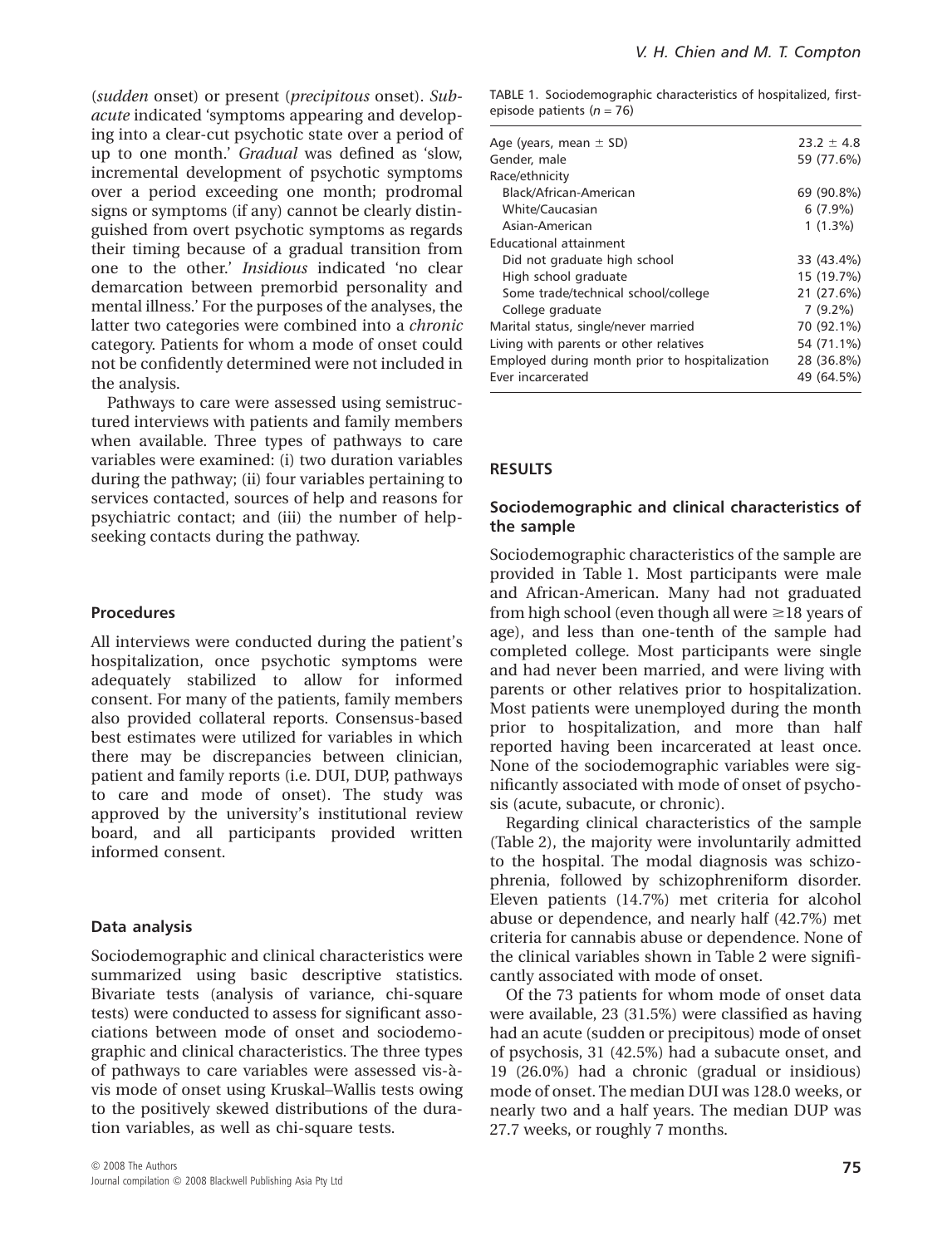TABLE 2. Clinical characteristics of hospitalized, first-episode patients (*n* = 76)

| Involuntarily admitted ( $n = 74$ )        | 62 (83.8%)     |
|--------------------------------------------|----------------|
| SCID diagnosis                             |                |
| Schizophrenia                              | 44 (57.9%)     |
| Schizophreniform disorder                  | 18 (23.7%)     |
| Schizoaffective disorder                   | $7(9.2\%)$     |
| Psychotic disorder not otherwise specified | $7(9.2\%)$     |
| Alcohol use disorders ( $n = 75$ )         |                |
| Abuse                                      | $3(4.0\%)$     |
| Dependence                                 | $8(10.7\%)$    |
| Cannabis use disorders ( $n = 75$ )        |                |
| Abuse                                      | $8(10.7\%)$    |
| Dependence                                 | 24 (32.0%)     |
| PANSS scores (mean $\pm$ SD)               |                |
| Positive subscale                          | $23.9 \pm 4.3$ |
| Negative subscale                          | $22.5 \pm 7.0$ |
| General psychopathology subscale           | $42.9 \pm 9.1$ |
|                                            |                |

SCID, Structured Clinical Interview for DSM-IV Axis I Disorders; PANSS, Positive and Negative Syndrome Scale.

### **Mode of onset and pathways to care**

As presented in more detail in a prior report, $27$  mode of onset was significantly associated with DUP (Table 3). To further explore this duration variable, two time periods were calculated: (i) the duration from the onset of psychosis to the first professional help-seeking contact; and (ii) the duration from the first help-seeking contact to hospital admission. As shown in Table 3, mode of onset was significantly associated with the former – patients with an acute mode of onset had a shorter median duration from psychosis onset to first help-seeking contact than those with a subacute mode, or a chronic mode of onset. However, the duration from the first helpseeking contact to hospital admission did not differ significantly across the three groups.

### *Services contacted, sources of help and reasons for psychiatric contact*

Among 74 patients with available data, 24 (32.4%) had a first contact with a psychiatric hospital, psychiatric emergency room, or general emergency room; 19 (25.7%) with a psychiatrist, counselor, or outpatient mental health clinic; 15 (20.3%) with police; 10 (13.5%) with emergency medical services (EMS) or a mobile crisis unit (MCU); and 6 (8.1%) with a family physician. Using a trichotomized first help-seeking contact variable (hospital/emergency room services, police/EMS/MCU and outpatient services), there were no differences in first contact by mode of onset (Table 4).

Next, the agency responsible for securing hospitalization was examined. Among 68 patients with available data, 37 (54.4%) were admitted directly from a psychiatric hospital, psychiatric emergency room, or general emergency room; nine (13.2%) were admitted by a psychiatrist, counselor, or outpatient mental health clinic; 17 (25.0%) were delivered to the hospital by police; and five (7.4%) by EMS or MCU.When this variable was trichotomized as described above, there were again no differences in agency ultimately responsible for hospitalization by mode of onset (Table 4). Furthermore, the proportion brought to the hospital by self, family members, or friends versus others (e.g. police, EMS) did not vary by mode of onset.

The primary reason for first psychiatric hospitalization was examined. Among 72 patients with available data, 20 (27.8%) were brought to the hospital for symptoms only; 8 (11.1%) for having attempted self-harm or suicide or having a high risk for harming self; 14 (19.4%) for violent, aggressive, or dangerous behavior; 12 (16.7%) owing to others' judgment of disturbing behavior; and 18 (25.0%) due to strange, peculiar, or bizarre behavior. This variable was dichotomized into a primary reason for first hospitalization related to attempted self-harm, high risk for self-harm, or violent or dangerous behavior versus symptoms only, others' judgment of disturbing behavior, or strange or bizarre behavior. Mode of onset was not predictive of this dichotomized reason for initiation of hospital care (Table 4).

## *Number of help-seeking contacts during the pathway*

The total number of help contacts during the pathway to care ranged from one to eight (mean:  $2.2 \pm 1.5$  contacts). When dichotomized into those with only one contact and those with two or more contacts, mode of onset was not significantly associated with the number of help-seeking contacts (Table 4).

## **DISCUSSION**

Given recent findings that mode of onset is a determinant of  $DUP<sub>1</sub><sup>26,27</sup>$  along with a prominent lack of research including both pathways to care and mode of onset, this study explored the possible effects of mode of onset on several key pathways to care variables. Interestingly, none of the sociodemographic or clinical variables examined (except DUP) were associated with mode of onset of psychosis. In further examining the association between mode of onset and DUP, it became apparent that mode of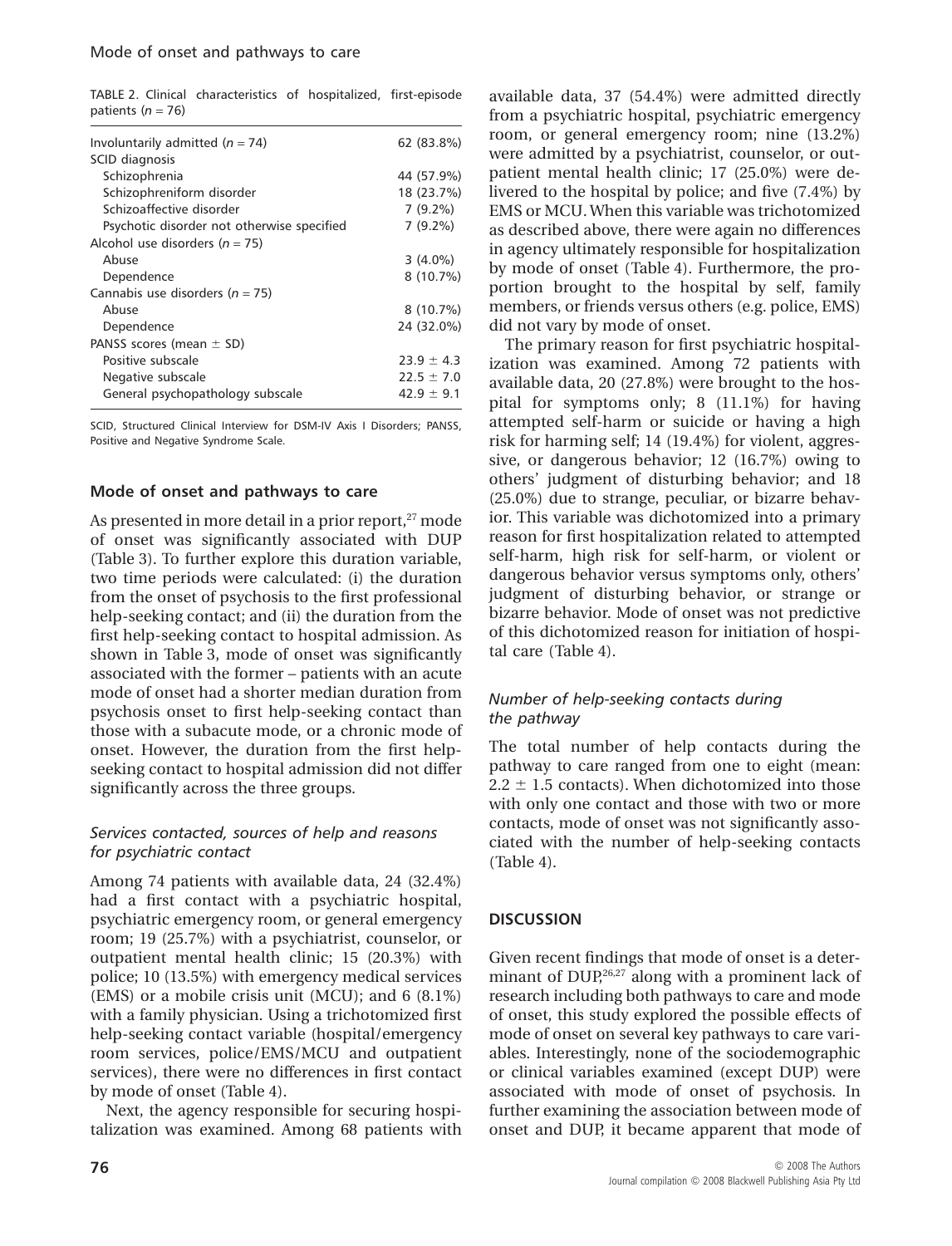TABLE 3. Duration variables during the pathway to care, by mode of onset, in weeks

|                                                                                  | Acute $(n = 23)$                                    | Subacute $(n = 31)$                                 | Chronic $(n = 19)$                                      | Kruskal-wallis $\gamma^2$ | d.f. | P       |
|----------------------------------------------------------------------------------|-----------------------------------------------------|-----------------------------------------------------|---------------------------------------------------------|---------------------------|------|---------|
| DUP: onset of psychosis to first<br>hospital admission ( $n = 69$ )              | $20.6 \pm 25.9$<br>Median: 10.4<br>Range: 0.4-104.3 | $65.9 \pm 87.4$<br>Median: 32.9<br>Range: 2.3-337.7 | $121.3 \pm 143.6$<br>Median: 100.8<br>Range: 11.0-590.3 | 15.76                     |      | < 0.001 |
| Onset of psychosis to first<br>professional help-seeking<br>contact $(n = 66)$   | $18.9 \pm 38.2$<br>Median: 6.0<br>Range: 0.0-169.4  | $49.1 \pm 58.8$<br>Median: 28.2<br>Range: 0.0-212.1 | $114.9 \pm 187.5$<br>Median: 30.4<br>Range: 0.0-587.1   | 9.74                      |      | 0.008   |
| First professional help-seeking<br>contact to hospital<br>admission ( $n = 62$ ) | $9.2 \pm 24.7$<br>Median: 0.0<br>Range: 0.0-104.3   | $18.7 \pm 64.2$<br>Median: 0.0<br>Range: 0.0-320.3  | $31.8 \pm 60.9$<br>Median: 0.6<br>Range: 0.0-202.4      | 3.72                      |      | 0.16    |

DUP, duration of untreated psychosis.

TABLE 4. Services contacted, sources of help, reasons for psychiatric contact and number of help-seeking contacts during the pathway to care, by mode of onset

|                                          | Acute       | Subacute    | Chronic      | $\chi^2$ | d.f. | P    |
|------------------------------------------|-------------|-------------|--------------|----------|------|------|
| First help-seeking contact               |             |             |              |          |      |      |
| Hospital/emergency room services         | 6(27.3%)    | $8(33.3\%)$ | $7(28.0\%)$  | 3.72     | 4    | 0.93 |
| Police/EMS/MCU                           | 10 (45.4%)  | 11 (45.8%)  | 10 (40.0%)   |          |      |      |
| Outpatient services                      | 6(27.3%)    | 5(20.8%)    | $8(32.0\%)$  |          |      |      |
| Agency responsible for hospitalization   |             |             |              |          |      |      |
| Hospital/emergency room services         | 10 (27.8%)  | 6(28.6%)    | $5(55.6\%)$  | 6.73     | 4    | 0.15 |
| Police/EMS/MCU                           | 21 (58.3%)  | $8(38.1\%)$ | $2(22.2\%)$  |          |      |      |
| Outpatient services                      | $5(13.9\%)$ | $7(33.3\%)$ | $2(22.2\%)$  |          |      |      |
| Who brought the patient to the hospital  |             |             |              |          |      |      |
| Self, family members, or friends         | 10 (52.6%)  | 13 (48.1%)  | $7(38.9\%)$  | 0.73     | 2    | 0.69 |
| Police/EMS/MCU/others                    | $9(47.4\%)$ | 14 (51.9%)  | $11(61.1\%)$ |          |      |      |
| Reason for initiation of hospitalization |             |             |              |          |      |      |
| Attempted self-harm/aggressive behavior  | 6(27.3%)    | $9(30.0\%)$ | $6(35.3\%)$  | 0.30     | 2    | 0.86 |
| Symptoms/strange behavior                | 16 (72.7%)  | 21 (70.0%)  | 11 (64.7%)   |          |      |      |
| Number of help-seeking contacts          |             |             |              |          |      |      |
| One                                      | $9(39.1\%)$ | 18 (58.1%)  | 6(31.6%)     | 3.84     | 2    | 0.15 |
| Two or more                              | 14 (60.9%)  | 13 (41.9%)  | 13 (68.4%)   |          |      |      |

EMS, emergency medical services; MCU, mobile crisis unit.

onset is related to the first component of DUP – delay in initiating any help contact – but not with the duration from initiating the first help contact to hospitalization. Examination of a number of other key pathways to care variables (e.g. type of first helpseeking contact, number of help-seeking contacts) did not reveal significant associations with mode of onset.

Although these findings are largely 'negative' with respect to an influence of mode of onset on pathways to care, it is of great interest that the influence of mode of onset on DUP may be restricted to the component of DUP that signifies a delay in seeking help, rather than the portion of DUP that results from delay in services responding. It appears that an acute mode of onset is associated with a much more

rapid response by the patient and his/her caregivers in seeking help. In light of past literature suggesting that an acute onset is associated with better outcomes,21–23 further research should test the hypothesis that this relationship may be mediated, at least in part, by more rapid initiation of care. The current finding may suggest that both communitywide informational campaigns and early intervention programmes could benefit from focusing on gradually developing psychosis, which confers a longer delay to initiating care.

Research from the Treatment and Intervention in Psychosis project in Scandinavia suggests that community-based efforts, which include informational campaigns and early intervention teams, can effectively reduce the median DUP in a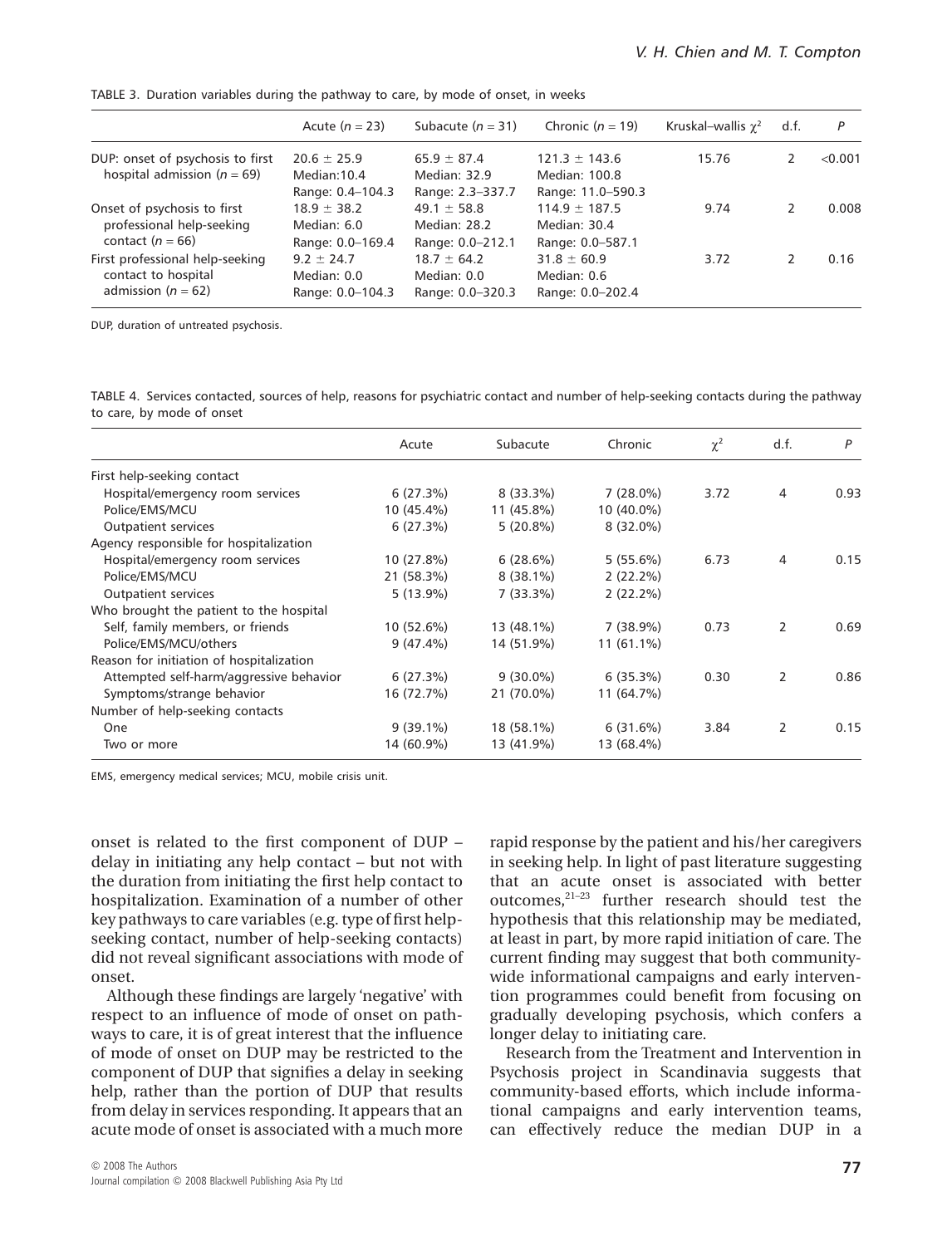circumscribed population.38–40 However, the Treatment and Intervention in Psychosis study was unique because it was conducted in a health care system that could support such novel programmes, and it still has to be determined whether those programmes could be supported in other areas. At least two studies have failed to demonstrate an ability to reduce the median  $DUP<sub>1</sub><sup>41,42</sup>$  indicating that further research is needed on essential elements of early intervention programmes in defined populations.

The current study focused on a predominantly African-American sample. Prior research in both the UK and the USA suggests that pathways to psychiatric care may be particularly challenging in racial and ethnic minorities.<sup>25,43-45</sup> Further research is needed both within these socially disadvantaged groups and across various cultural, racial and ethnic communities.

Several methodological limitations should be considered. First, this study was exploratory and descriptive, and additional research using more extensive pathways to care variables is needed. Second, not all patients contributed family member informants, and therefore, key variables were measured primarily based on patients' reports for some participants. Third, the relatively small sample size obviously results in less than ideal power to detect meaningful differences in the eight pathways to care variables examined in relation to mode of onset. Fourth, given that the key constructs in this study (e.g. DUP, mode of onset, pathways to care) had to be assessed retrospectively, reliability studies are clearly needed. Lastly, and perhaps most importantly, these results may not be generalizable to dissimilar populations in different health care systems. For example, all patients were hospitalized and most were involuntarily committed, being treated in a public-sector setting in the southeastern USA. As well, given the inclusion criterion of  $\geq$ 18 years of age, younger first-episode patients, who may be more likely to have first help-seeking contact within educational institutions, could not be examined.

Despite these limitations, this exploratory study is the first to describe pathways to care of individuals with first-episode, non-affective psychosis in relation to mode of onset. Future studies would benefit from similarly rigorous measurement of DUI/DUP and mode of onset, as well as more thorough characterizations of pathways to care. The present findings suggest that aside from its influence on delays from the onset of psychosis to first professional help-seeking contact, which may have programmatic implications, mode of onset may not be associated with several other pathways to care variables. Further research is warranted.

# **ACKNOWLEDGEMENTS**

This study was supported by a grant from the National Institute of Mental Health to the second author (K23 MH067589). The authors gratefully acknowledge the mental health clinicians providing care in the inpatient psychiatric units at Grady Memorial Hospital and DeKalb Regional Crisis Center.

## **REFERENCES**

- 1. Marshall M, Lewis S, Lockwood A, Drake R, Jones P, Croudace R. Association between duration of untreated psychosis and outcome in cohorts of first-episode patients: a systematic review. *Arch Gen Psychiatry* 2005; **62**: 975–83.
- 2. Perkins DO, Gu H, Boteva K, Lieberman JA. Relationship between duration of untreated psychosis and outcome in first-episode schizophrenia: a critical review and metaanalysis. *Am J Psychiatry* 2005; **162**: 1785–804.
- 3. McGorry PD. The concept of recovery and secondary prevention in psychotic disorders. *Aust N Z J Psychiatry* 1992; **26**: 3–17.
- 4. Lieberman J, Jody D, Geisler S *et al.* Time course and biologic correlates of treatment response in first-episode in schizophrenia. *Arch Gen Psychiatry* 1993; **50**: 369–76.
- 5. Larsen TK, Johannessen JO, Opordsmoen S. First-episode schizophrenia with long duration of untreated psychosis: pathways to care. *Br J Psychiatry* 1998; **172** (Suppl. 33): 45–52.
- 6. McGlashan TH. Duration of untreated psychosis in firstepisode schizophrenia: marker or determinant of course? *Biol Psychiatry* 1999; **46**: 899–907.
- 7. Bottlender R, Sato T, Jäger M *et al.* The impact of the duration of untreated psychosis prior to first psychiatric admission on the 15-year outcome in schizophrenia. *Schizophr Res* 2003; **62**: 37–44.
- 8. Harris MG, Henry LP, Harrigan SM *et al.* The relationship between duration of untreated psychosis and outcome: an eight-year prospective study. *Schizophr Res* 2005; **79**: 85–93.
- 9. Robinson DG, Woerner MG, Alvir JMJ *et al.* Predictors of treatment response from a first episode of schizophrenia or schizoaffective disorder. *Am J Psychiatry* 1999; **156**: 544–9.
- 10. Craig TJ, Bromet EJ, Fennig S, Tanenberg-Karant M, Lavelle J, Galambos N. Is there an association between duration of untreated psychosis and 24-month clinical outcome in a first-admission series? *Am J Psychiatry* 2000; **157**: 60–6.
- 11. Ho B-C, Andreasen NC, Flaum M, Nopoulos P, Miller D. Untreated initial psychosis: its relation to quality of life and symptom remission in first-episode schizophrenia. *Am J Psychiatry* 2000; **157**: 808–15.
- 12. Hoff AL, Sakuma M, Razi K, Heydebrand G, Csernansky JG, DeLisi LE. Lack of association between duration of untreated illness and severity of cognitive and structural brain deficits at the first episode of schizophrenia. *Am J Psychiatry* 2000; **157**: 1824–8.
- 13. Norman RMG, Townsend L, Malla AK. Duration of untreated psychosis and cognitive functioning in first-episode patients. *Br J Psychiatry* 2001; **179**: 340–5.
- 14. Addington J, Young J, Addington D. Social outcome in early psychosis. *Psycholog Med* 2003; **33**: 1119–24.
- 15. Ho B-C, Alicata D, Ward J *et al.* Untreated initial psychosis: relation to cognitive deficits and brain morphology in firstepisode schizophrenia. *Am J Psychiatry* 2003; **160**: 142–8.
- 16. Rund BR, Melle I, Friis S *et al.* Neurocognitive dysfunction in first-episode psychosis: correlates with symptoms,